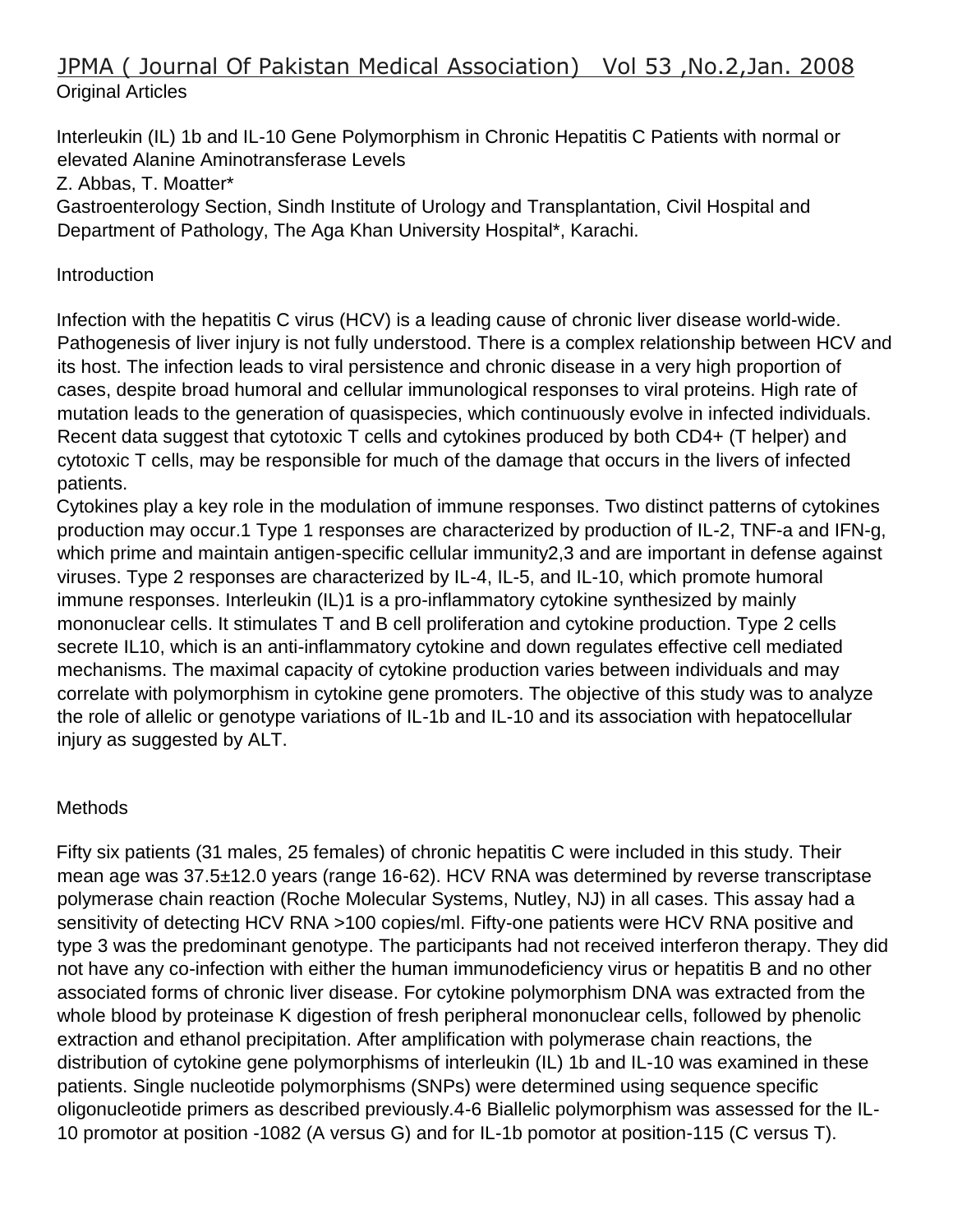## **Results**

IL-1b-115 C allele was present in 49 (87.5%) and -115 T in 30 (53.6%) patients. Genotype CC was present in 26 (46%), TC in 23 (42%), and TT in 07 (12%). IL-10 -1082A allele was seen in 50 (89.3%) and -1082 G in 35 (62.5%). Genotype AG in 29 (52%), AA in 21(37%) and GG in 06 (11%).

Five patients had normal ALT and undetectable HCV RNA. They had probably recovered from the infection. In these patients, IL-1b genotype TC was present in three, CC in one and TT in one while IL-10 genotype AA was present in four and AG in one case. Out of fifty-one HCV RNA positive patients, there were 14 (27.5%) patients who had their ALT levels normal while 37 (72.5%) patients had elevated ALT levels. Allelic and genotype distribution of IL-1b and IL-10 in these two groups of patients is shown in Table. There was no statistical difference in the distribution. However, it was noted that IL-10 genotype AG was more prevalent in HCV RNA positive patients with normal ALT (10/14 patients)

## **Discussion**

Cytokines play an important role in the defense against viral infections, both indirectly, through determination of the predominant pattern of host response, and directly, through inhibition of viral replication. However, in the context of an inflammatory response against a virus, cytokines may also lead to liver damage. Approximately 80 to 90% of acutely infected individuals develop persistent infection after acute disease; about one-half of them have elevated transaminases indicative of ongoing liver inflammation.7 Chronic HCV infection is marked by the presence of abundant amounts of cytokines. HCV may be inherently resistant to the effects of cytokines produced by HCV-specific cytotoxic T lymphocytes. Thus, the continuing inflammation results in liver damage in the absence of complete virologic recovery.8 In fact, the expression of these cytokines correlates with the amount of inflammation. The presence of an ongoing cellular immune response probably also contributes to the process of hepatic fibrosis. Kupffer cells can be activated by the production of cytokines such as TNF-a, which in turn produce TGF-b.9

Most liver-infiltrating T cells in chronic hepatitis C are type 1 cells. Studies to date in liver tissue show that intrahepatic mRNA for type 1-like cytokines, such as IL-1b, IL-2, IL-6, IL-8, TNF-a, and IFN-g are upregulated in chronic HCV.10 The level of expression of type 1 cytokines, such as IL-2 and IFN-g, is correlated with the degree of histologic injury as well as the likelihood of nonresponsiveness to IFNatherapy.11

Sustained response to interferon and ribavirin, defined as undetectable HCV RNA at 6 months after discontinuation of therapy, is achievable in 30% to 60% of treated patients.12,13 Predictors of response include viral factors such as viral genotypes, viral load and early disappearance of HCV RNA after initiation of therapy while the host factors include gender, age and degree of fibrosis.12-14 In recent years, increasing attention has been drawn to the role of host variation in cytokine levels in inflammatory and immune responses. Interleukin 10 (IL-10) is a potent anti-inflammatory Th2 cytokine that down-regulates the expression of major histocompatibility complex (MHC) class I and class II molecules, as well as the production of Th1 cytokines.15-20 IL-10 levels differ widely between individuals, possibly because of polymorphisms in the promoter region of the IL-10 gene.21,22 Specifically, three single nucleotide polymorphisms (SNPs) in the promoter (at positions -1082, -819, and -592 relative to the transcription start site) form three SNP combinations (ATA,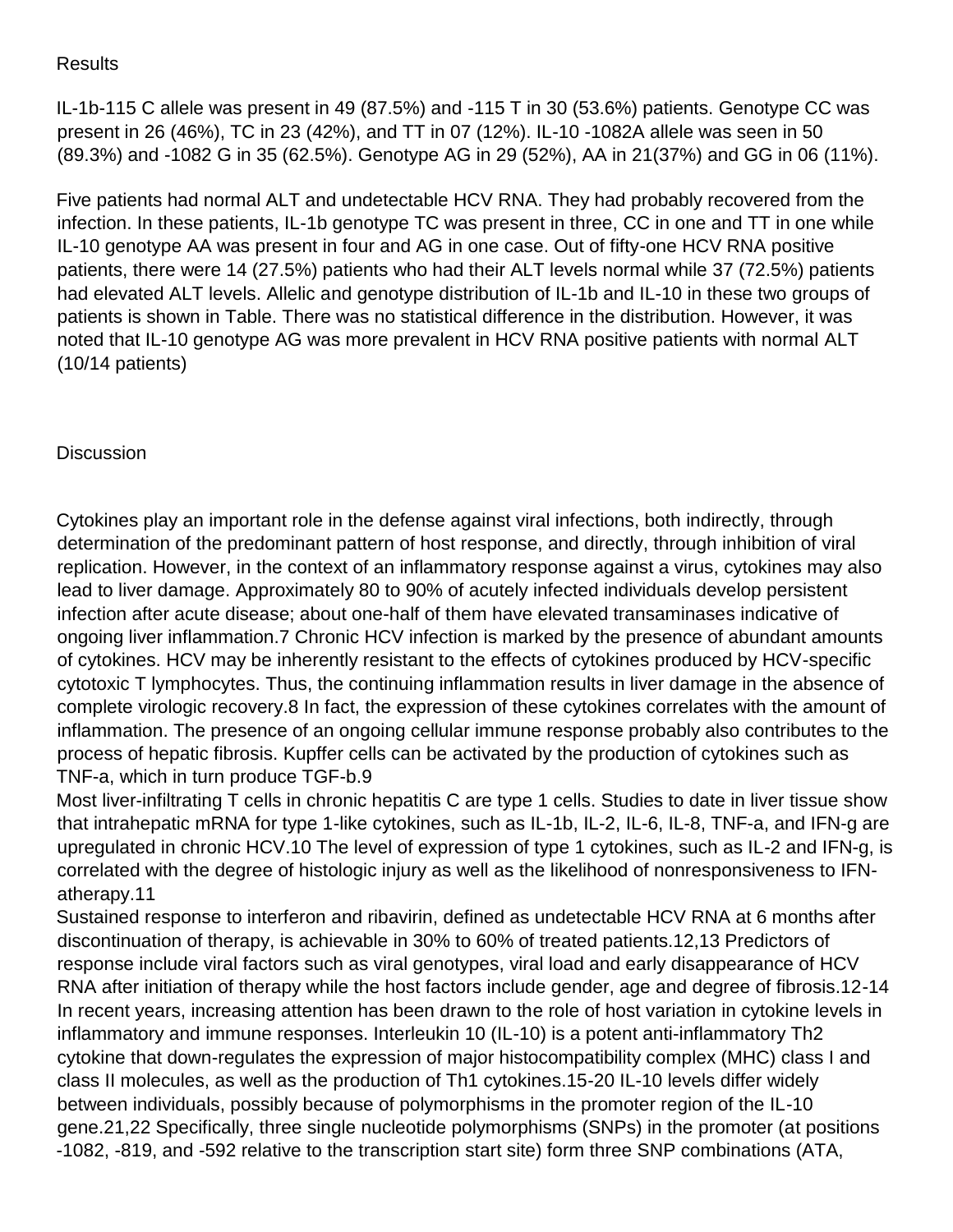ACC, GCC) associated with differential IL-10 expression.22-24 It is reasonable to assume that patients of hepatitis C who produce high levels of IL-10 will have less hepatocellular injury and less ability to control infection.

There might be an association of cytokine gene polymorphism and susceptibility to hepatitis C infection. Hohler et al25 reported such an association with polymorphism at the TNF-a promoter. Patients with low secretion of IL-10 should have better capability to eliminate the hepatitis infection. Perhaps low IL-10 production can skew the immune system into the Th1 type of response, facilitating the clearance of viral load. -1082A allele is associated with reduced IL-10 production in vitro.23 Individuals who are homozygous for IL-10 AA at position -1082 have significantly lower levels of plasma IL-10 levels. Interleukin 10 polymorphisms may also modulate the response to interferon therapy. It has been shown that hepatitis C patients, genotyped as high IL-10 producers, have poor response to IFN-a therapy.24 These patients may benefit from additional treatment strategies designed to enhance a T-helper type 1 (Th1) response. Such polymorphisms may also predict sustained viral response to antiviral therapy.26 Liver transplant recipients, who are genotyped as having low production profile of IL-10, are more prone to rejection and less likely to have hepatitis C recurrence.27

We, in this study, determined SNP only at position -1082 in case of IL-10 and position -115 in IL-1b and analyzed the frequency of its distribution and any correlation with the ALT level. Allelic variation of IL-10 at position -1082 influences plasma IL-10 levels as discussed above. The IL-1 gene polymorphism at -511 has also been shown to play a role in modulating the disease process e.g. development of coronary arterial disease in patients with chlamydia pneumoniae infection28 and gastric mucosal atrophy.29 In our series no significant difference in the genotype profile of IL-1b -115 and IL-10 -1082 was detected between patients with normal or elevated ALT. This may be due to the small sample size or because ALT level is not a good parameter to judge the ongoing hepatocellular injury. There is a need of a larger well-controlled study to suggest any role of cytokine gene polymorphism and hepatocellular injury in hepatitis C by assessing histological activity. Cytokine gene polymorphism of IL-1, TNFa, TGF b, IL-10 and INFg at different promoter sites should be considered in such a study.

## References

- 1. Mosmann TR, Sad S. The expanding universe of T-cell subsets: Th1, Th2 and more. ImmunologyToday 1996;17:138-46.
- 2. Biron CA. Cytokines in the generation of immune responses to, and resolution of virus infection.Curr Opin Immunol 1994;6: 530-8.
- 3. Tough DF, Borrow P, Spent J. Induction of bystander T cell proliferation by viruses and type I interferon in vivo. Science 1996;272:1947-50.
- 4. Kato S, Onda M, Yamada S, et al. Association of the interleukin-1 beta genetic polymorphism andgastric cancer risk in Japanese. J Gastroenterol 2001;36:696-9.
- 5. di Giovine FS, Takhsh E, Blakemore AI, et al. Single base polymorphism at -511 in the humaninterleukin-1 beta gene (IL1 beta). Hum Mol Genet 1992;1:450.
- 6. Perrey C, Turner SJ, Pravica V,et al. ARMS-PCR methodologies to determine IL-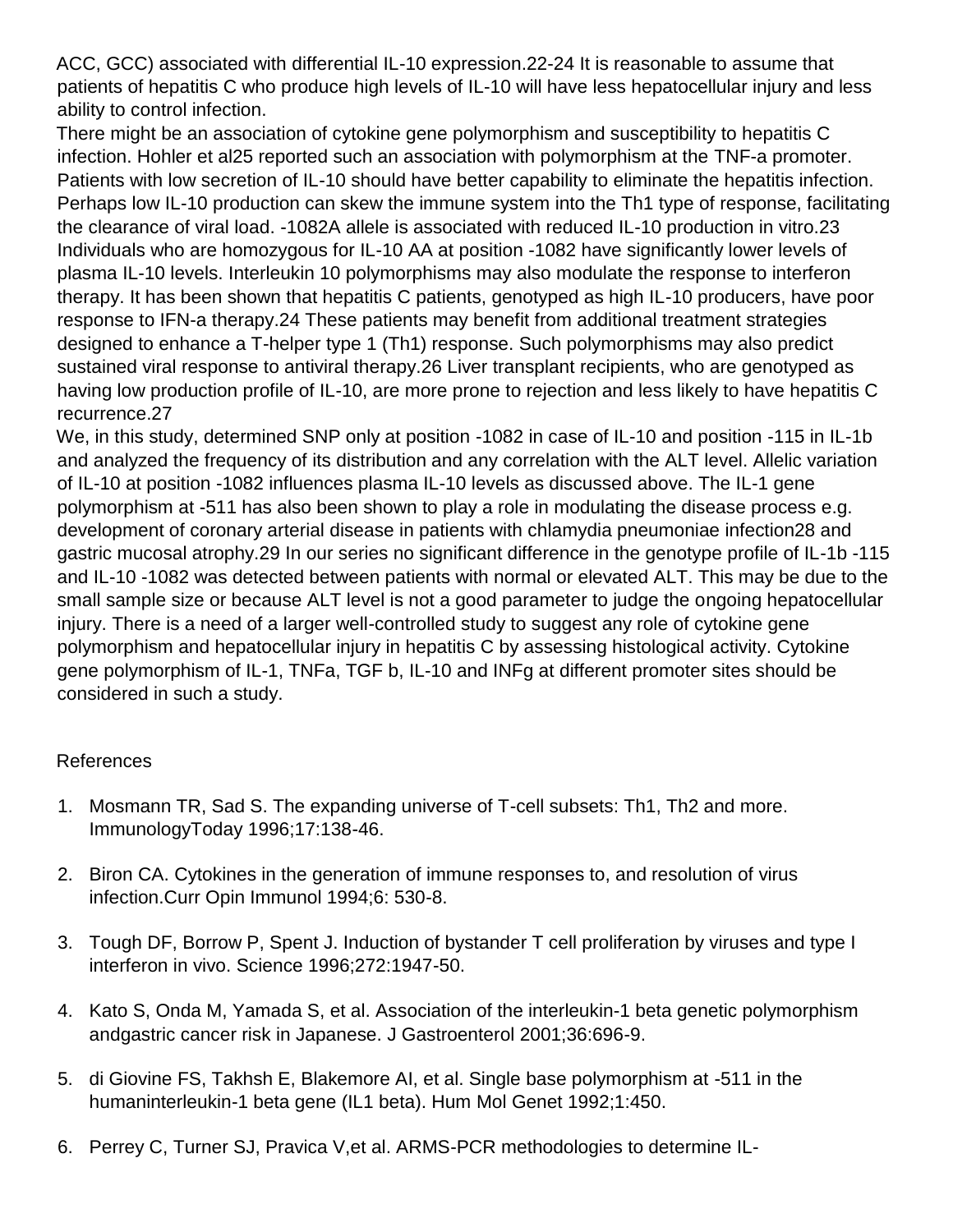10, TNF-alpha, TNF-beta and TGF-beta 1 gene polymorphisms. Transpl Immunol 1999;7:127-8.

- 7. Alter MJ, Mast EE, Moyer LA, et al. Hepatitis C. Infect Dis Clin North Am 1998;12:13-26.
- 8. Koziel MJ. The role of immune responses in the pathogenesis of hepatitis C virus infection. J ViralHepatitis 1997;4:31-41.
- 9. Roulot D, Durand H, Coste T, et al. Quantitative analysis of transforming growth factor beta 1 messenger RNA in the liver of patients with chronic hepatitis C: absence of correlation between high levels and severity of disease. Hepatology 1995;21:298-304.
- 10. Llorent L, Richaud-Patin Y, Alcocer-Castillejos N, et al. Cytokine gene expression in cirrhotic andnon-cirrhotic human liver. J Hepatol 1996;24:555-563.
- 11. Fukuda R, Ishimura N, Ishihara S, et al. Intrahepatic expression of pro-inflammatory cytokinemRNAs and interferon efficacy in chronic hepatitis C. Liver 1996;16:390-9.
- 12. Poynard T, Marcellin P, Lee S, et al. Randomized trial of interferon 2b plus ribavirin for 48 weeksor for 24 weeks versus interferon 2b plus placebo for 48 weeks for treatment of chronic infection with hepatitis C virus. Lancet 1998;352:1426-32.
- 13. McHutchison JG, Gordon SC, Schiff E, et al. Interferon alfa-2b alone or in combination with ribavirin as initial treatment for chronic hepatitis C. N Engl J Med 1998;339:485-92.
- 14. Brouwer JT, Hansen, BE, Niesters HG, et al. Early prediction of response in interferon monotherapy and in interferon-ribavirin combination therapy for chronic hepatitis C: HCV RNA at 4 weeks versus ALT. J Hepatol 1999;30:192-8.
- 15. Fiorentino DF, Zlotnik A, Vieira P, et al. IL-10 acts on the antigen-presenting cell to inhibitcytokine production by Th1 cells. J Immunol 1991;146:3444-51.
- 16. Yue FY, Dummer R, Geertsen R, et al. Interleukin-10 is a growth factor for human melanomacells and down-regulates HLA class I, HLA class II and ICAM-1 molecules. Int J Cancer 1997;71:630- 37.
- 17. Tsuruma T, Yagihashi A, Torigoe T, et al. Interleukin-10 reduces natural killer sensitivity anddownregulates MHC class I expression on H-ras transformed cells. Cell Immunol 1998;184:121-8.
- 18. Zeller JC, Panoskaltsis-Mortari A, Murphy WJ, et al. Induction of CD4 T cell alloantigen specifichyporesponsiveness by IL10 and TGF-b. J Immunol 1999;163:3684-91.

19. de Waal Malefyt R, Haanen J, Spits H, et al. Interleukin 10 (IL10) and viral IL-10 strongly reduce antigen-specific human T cell proliferation by diminishing the antigen-presenting capacity of monocytes via down regulation of class II major histocompatibility complex expression. J Exp Med 1991;174:915-24.